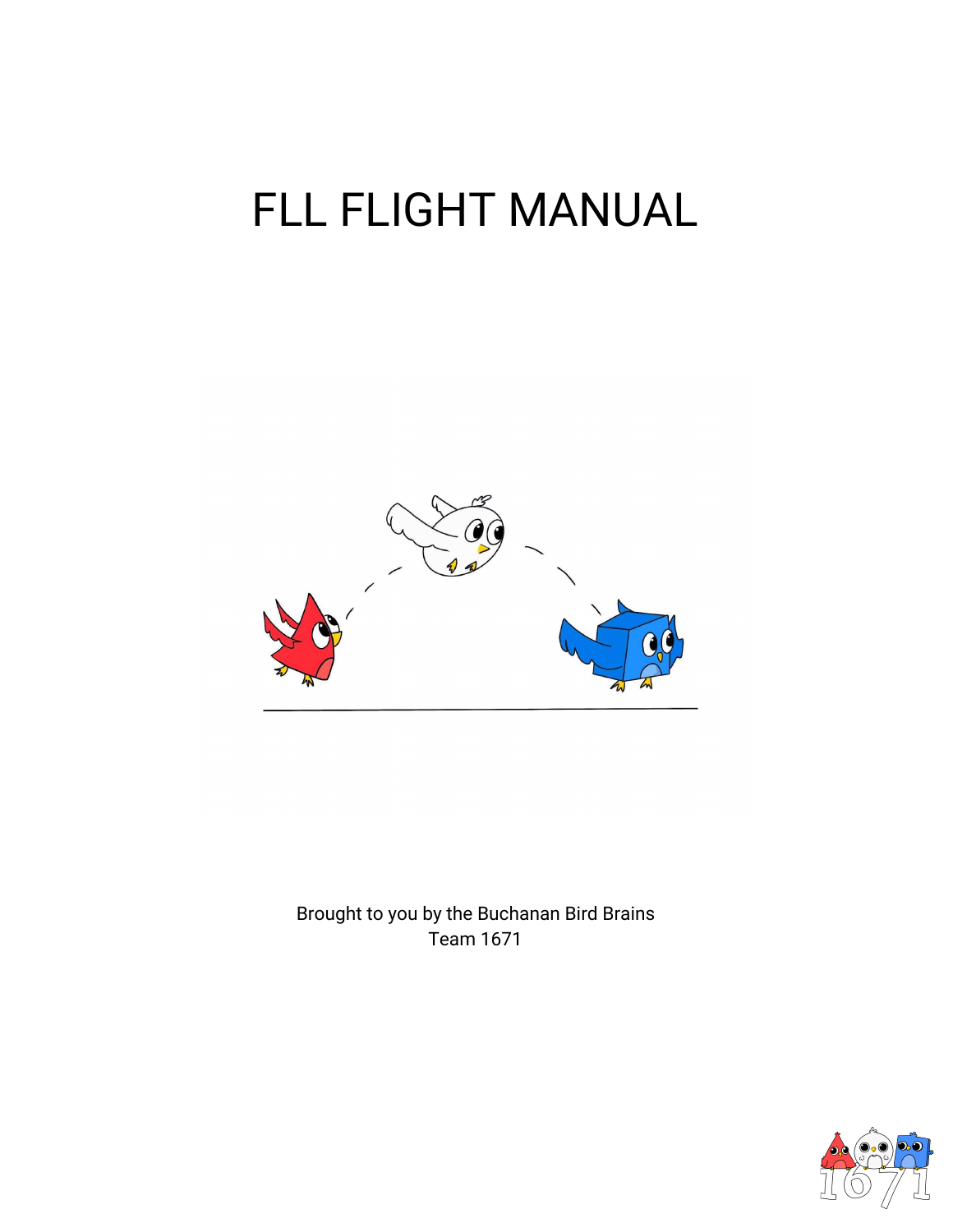### Table of Contents

| <b>Take Off-Project Explained</b>        | $\overline{2}$ |
|------------------------------------------|----------------|
| Take Off - Where to Start?               | $3 - 4$        |
| Take Off-Tips and Advice                 | 5              |
| Flight - Robot Design Explained          | 6              |
| Flight - Coding in a Nutshell            | 7              |
| <b>Flight - Tips and Advice</b>          | 8              |
| <b>Landing - Core Values Explained</b>   | 9              |
| <b>Landing - Reasons for Core Values</b> | 10             |
| <b>Landing - Core Value Games</b>        | 11             |
| Landing - Tips and Advice                | 12             |

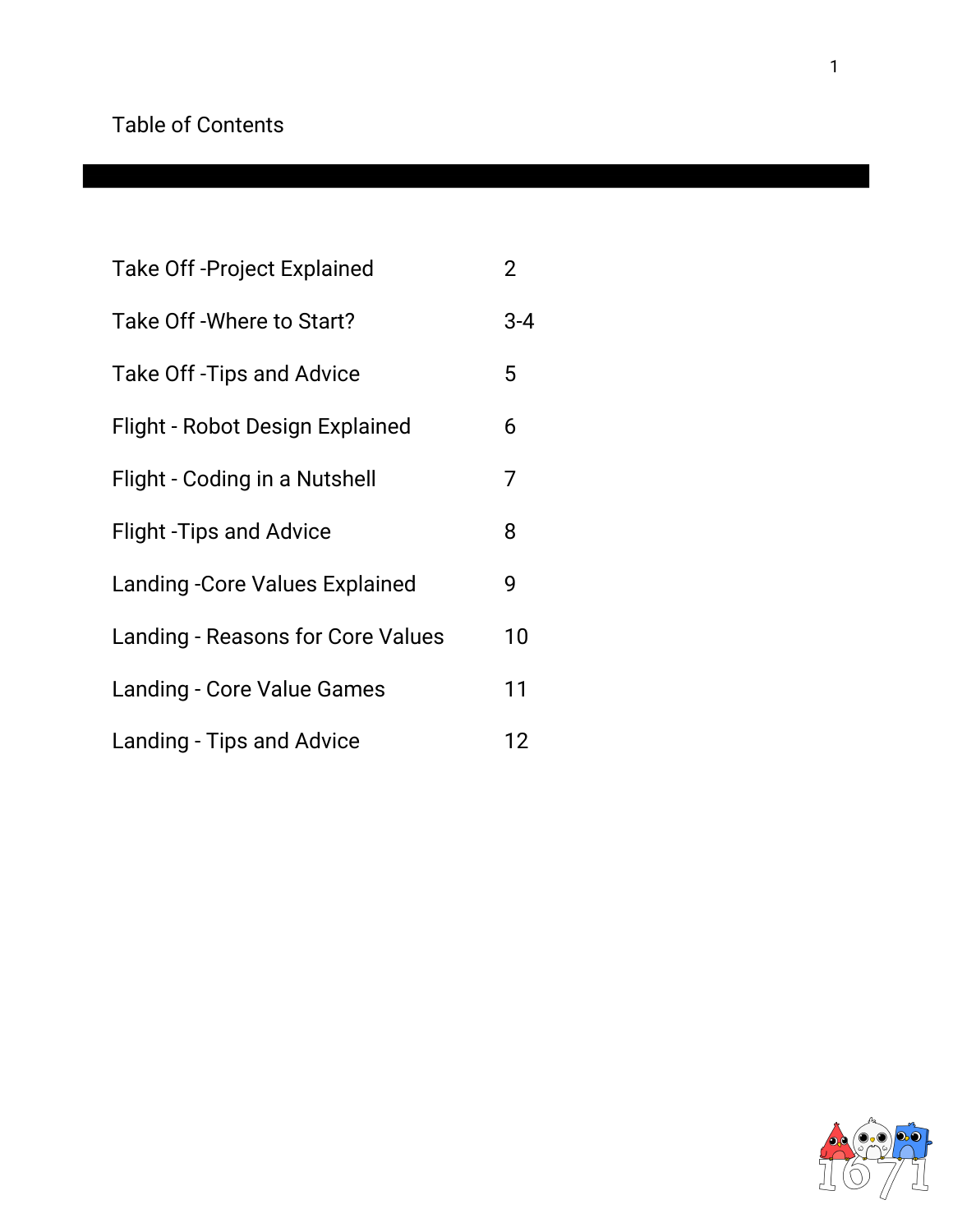In a project judging room, it is equipped with a table for the judges and occasionally a desk for the FLL team's presentation, it's best to plan for an empty presentation room.

When you enter the room, a panel of judges will be sitting awaiting your performance and response to their in depth questions regarding your team's selected project. Your team will have 5 minutes to present your project to the judges. Be sure to include why you chose that problem and the details on your innovative solution such as how you came up with it, how it is different from current solutions. Following your presentation the judges will get 5 minutes to ask members of your team about aspects of your project that you may have forgotten to cover or that the judges are curious about.

Make sure each team member is involved in the development of your project. The judges may ask questions directly to team mates that they suspect aren't very knowledgeable about the team's project.

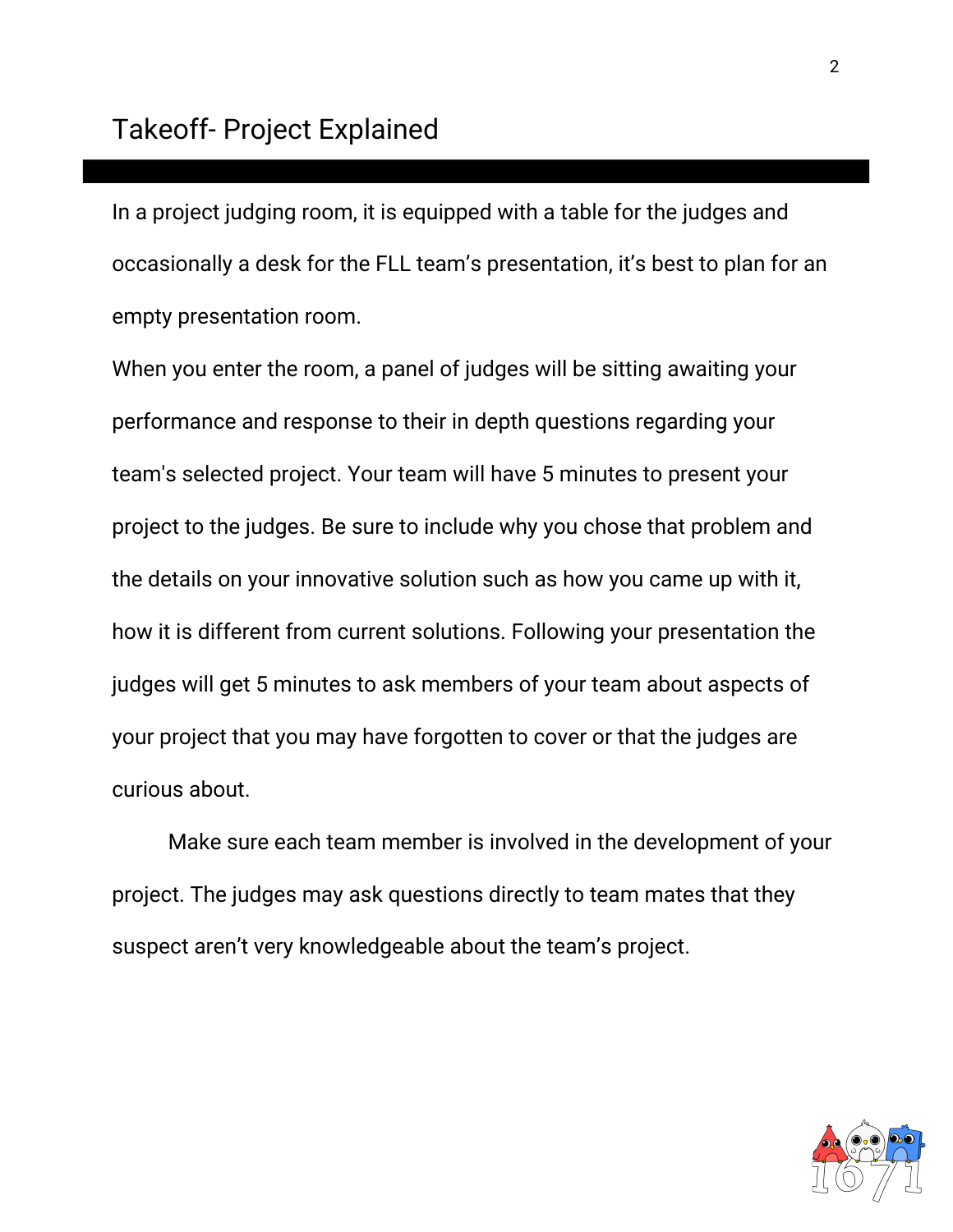### Where to start?

Each year FIRST announces a theme for the year. Each FLL team researches modern problems that relate to the FIRST theme. The team brainstorms a solution to their problem and presents their innovative solution in front of a panel of judges at competition.

The first step in coming up with a great project is to research FIRST's theme for the current school year. Look at different problems regarding different problems and try to select ones that haven't been looked into much. The last thing you want to do is go into the judging room with an invention that has already been invented.

After deciding on a problem, your team will brainstorm ideas on ways to fix or improve the problem at hand. Have every student share ideas no matter how silly they may sound. Build off a combination of all member's ideas and come up with a basic plan for the invention or solution. Consider reaching out to friends or family members that may have expertise in the field of study your team is interested in. Reach out to local organizations and build connections to make your project stronger.

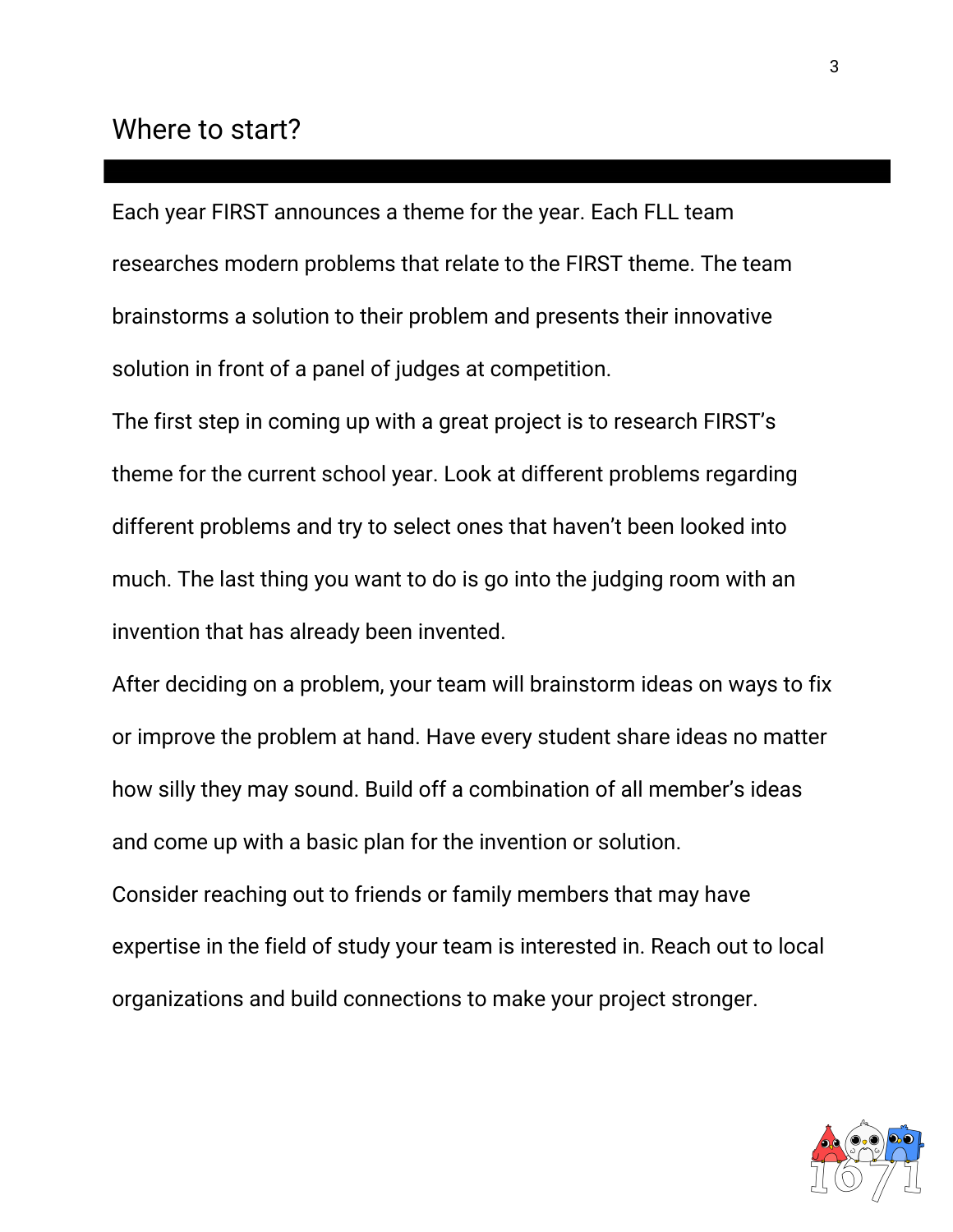Once you have decided on a project, you need to decide how to present it. Your team has a lot of freedom with how to present. Choose what would suit your team best. You want to highlight your team's dynamic to the judges. You could present several ways: a playful skit, powerpoint, video, poster board, or anything else the members of your team would have the most fun with.

Practice your skit several times and make sure all members are knowledgeable about the project and ready to answer any questions the judges may throw.



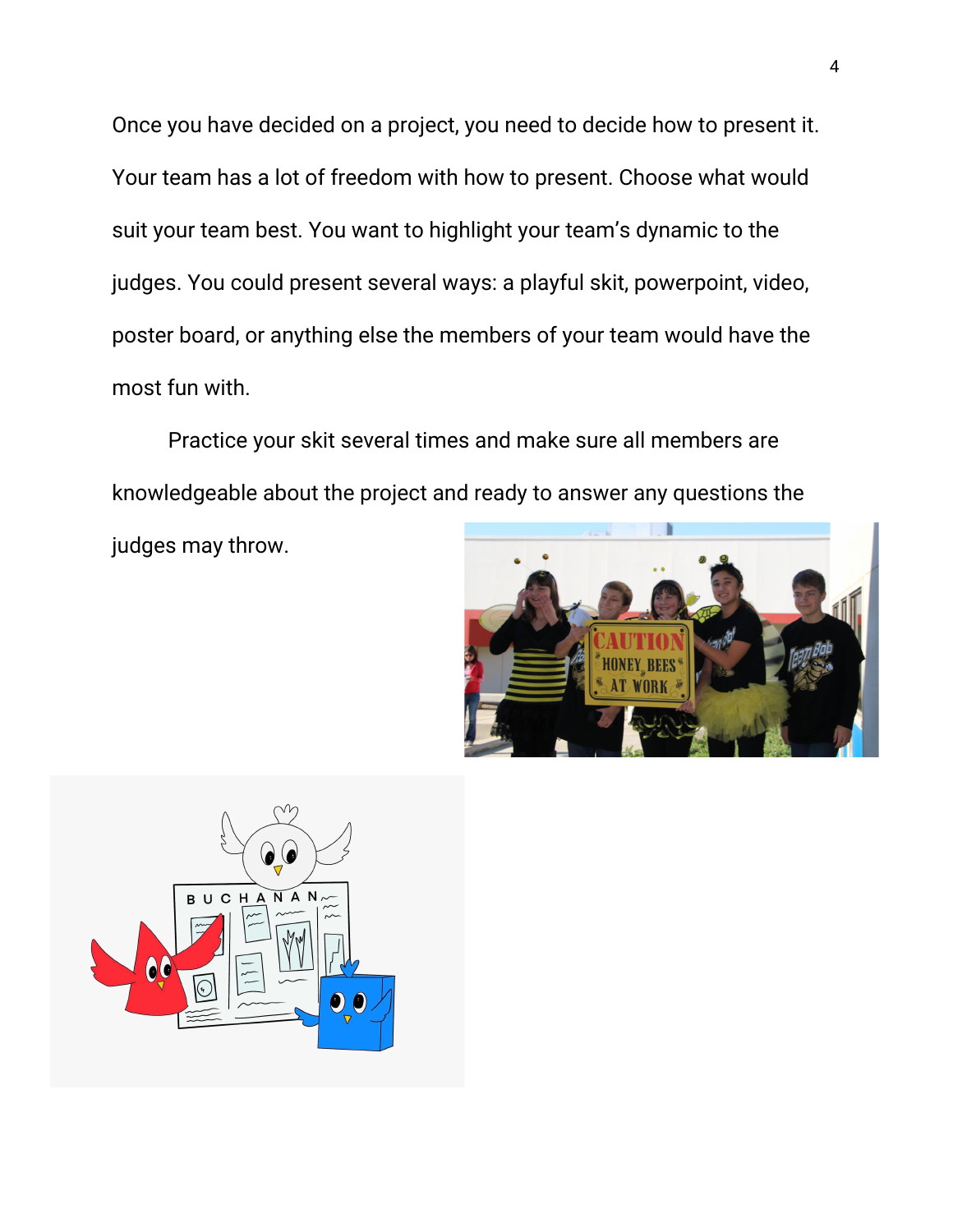# Tips and Advice for Takeoff

- Be prepared for questions
- Make sure everyone is involved and passionate about your topic
- Reach out to local professionals that are knowledgeable in the chosen topic
- Be bold, be proud, if you don't believe that you solution/ invention is awesome, the judges won't either
- Be creative, don't be afraid to think out of the box
- Don't read off your project board (if available)
- Show improvement if you move on to the next round
- Don't feel rushed! Just relax
- Visit local businesses involved in your project
- Use props in your skit
- Dress up and act the part!
- Let everyone have a turn speaking
- Don't speak over each other
- Become a team that is easily remembered
- SHARE your ideas with friends, family, and local organizations
- Show how you have taken action and made progress
- Don't clutter your project board
- Remember that the time starts the minute you enter the room
- Listen to the person speaking (your team or judges)
- Introduce yourselves
- Take advice the judges make in the room and on the rubric
- PRACTICE MAKE PERFECT

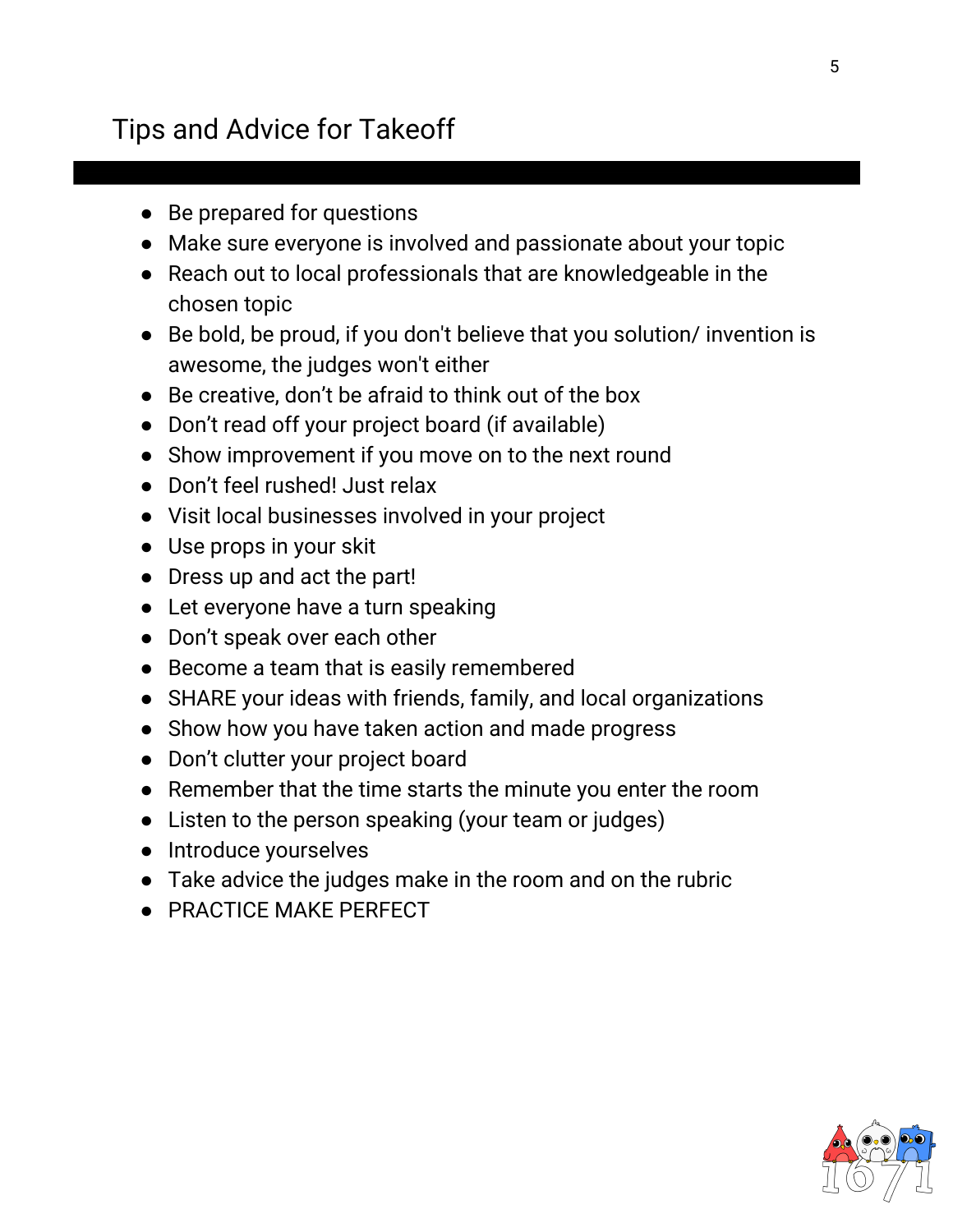# Flight- Robot Design Explained

#### What is Robot Design?

In robot design, you will enter a room with a competition table and all of the missions set up. There will be one or two judges inside the room, awaiting

your performance. They will question you about your robot, coding, and attachments.

They will have you run some missions that your robot can perform. It is up to you which ones you choose and who you choose on your team to run them.

The judges will ask you why you designed the robot the way you did and what are the benefits and disadvantages you have to work with or around because of the way you designed it.



Try to be prepared for any questions they might throw at you, that has to do with the current gameplay strategy and the order in which you run your missions.

Make sure that all your teammates have equal knowledge on all your robot topics so that everyone can answer any question thrown at them.

For the topics, they will be scoring you and for practice for scoring yourself, open the link below the Robot Design rubric:

<https://firstinspiresst01.blob.core.windows.net/fll/2020/first-lego-league-rubrics.pdf>

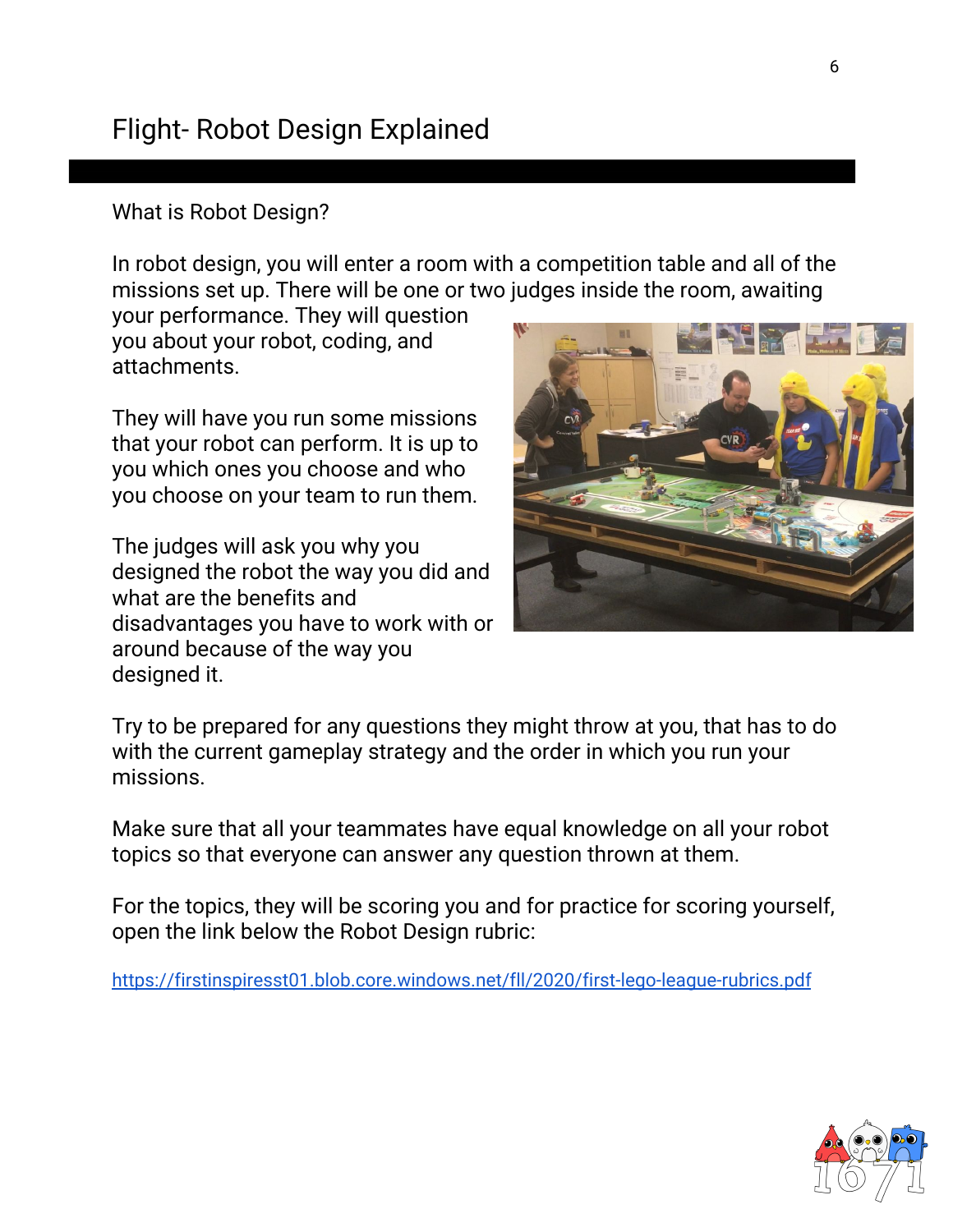## Coding in a Nutshell

Basic Motion Blocks

- Base driving
- Motor turning
- Motor twisting
- Tank driving

#### Sensor Blocks

- Infrared sensor
- Touch sensors
- Timer
- Color Sensor

#### Flow Control Blocks

- Loop
- Loop interrupt
- Wait
- Start
- Switch

#### Data/Advanced Blocks

- Math equation solver
- Randomizer
- Text
- Bluetooth
- Email/Text
- Motor reverse
- Recycle

#### Coding Help

- By typing a negative integer into any of the motor control blocks the motor will reverse and go in the opposite direction.
- There is a function in the brick that will count as a ruler as you rotate the wheels.
- Use the swivel because you are only allowed 4 motors (2 for wheels, 2 for other function)
- Turn on the bricks Bluetooth for easy program updates
- Only touch the robot out of the home square when absolutely necessary because just because it doesn't hit the mission doesn't mean it won't make it back to base.
- Make sure that the battery is charged to the best it can be based on the situation. If the battery power is low the missions won't be as consistent and could mess up the run.
- Make sure your robot has a center of gravity in the middle, so it won't tip over as easily.



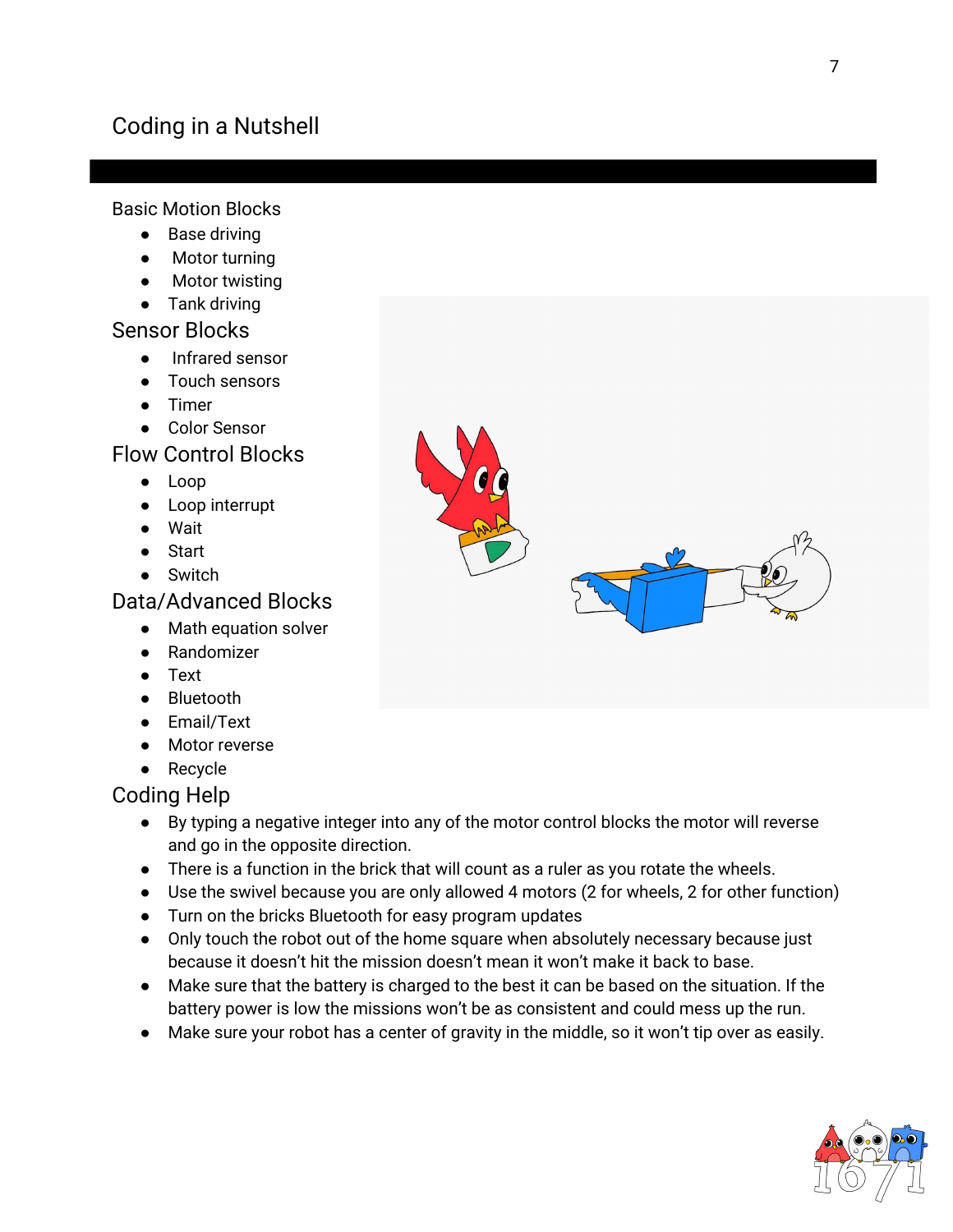## Flight Tips and Advice

- Switch off people running the robot in front of the judges
- Print out programming and set it up in a nice binder to show the judges
- Run most successful programs and most successful (judges don't mind if the program doesn't work)
- $\circ$  If the program doesn't work don't be disappointed, try again
- Show off your attachments
- Name your robot and programs(be creative)
- Create a base of legos for easier robot line up
- Be energetic when the robot completes a mission successfully
- Sensors aren't mandatory, but try to use them to your best of your ability
- You don't need an extremely fancy robot to be successful
- $\circ$  If having issues with the robot line up, try to switch up person running

# ○DON'T LEAN ON THE TABLE!!!

- Make sure everyone knows how to line up and run every mission on the robot
- $\circ$  It is okay to mention the project in this room, especially if it correlates to a certain mission on the table
- During the actual game feel free to argue for points (nicely, like a debate)
- Use loops for repetitive motion
- $\circ$  Check the field before you run in the room or in the actual game because they might not always reset correctly
- Learn the names of the mission on the board
- Know your total point count (GET THE FLL APP TO THE CORRESPONDING YEAR)
- $\circ$  Explain why you picked these certain missions

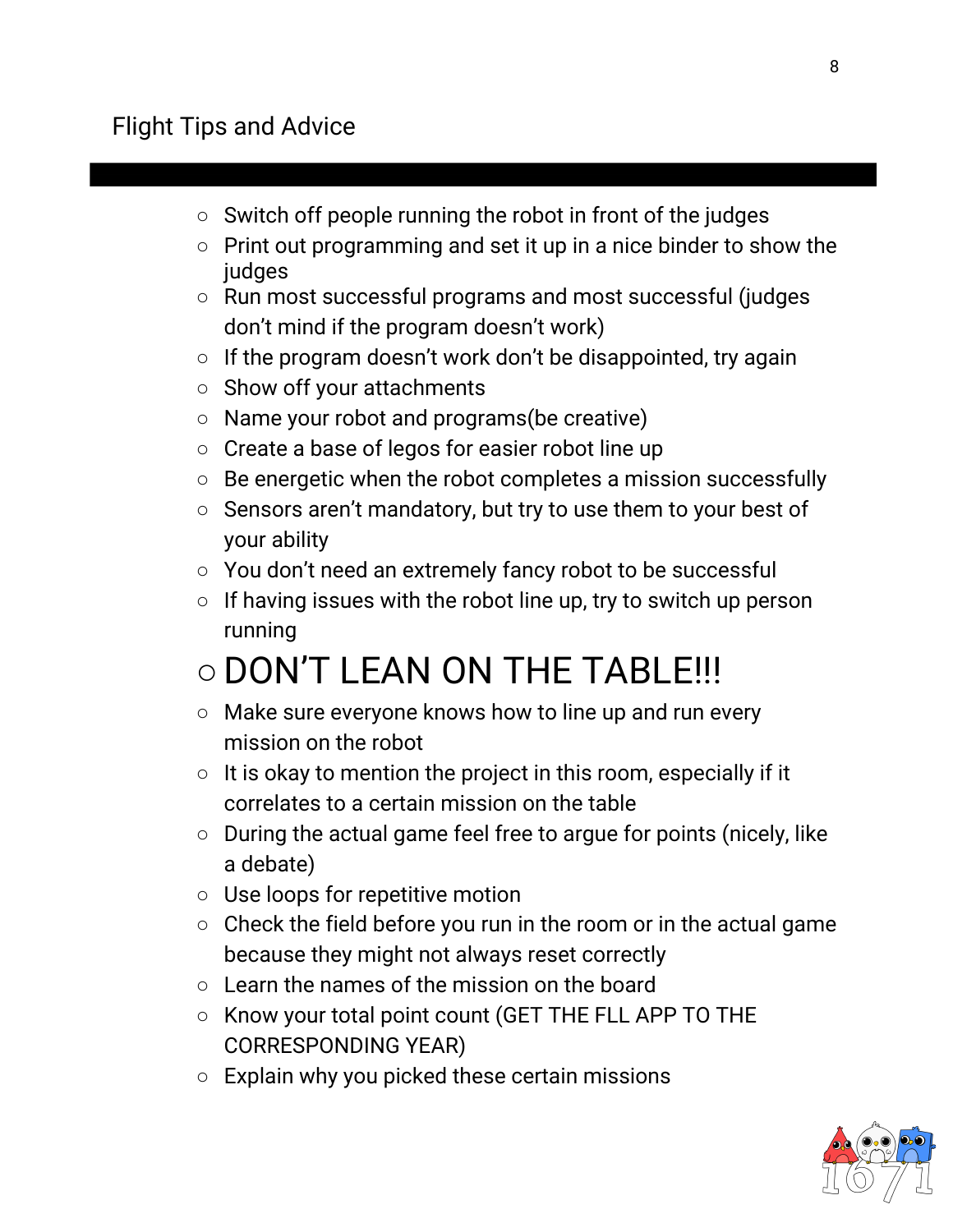A Core Value is a display of cooperation and gracious professionalism, but what does that really mean? Coopertition and gracious professionalism is the whole idea of having a good time and succeeding while also being able to be friendly with your other competitors. In FIRST it is expected that you use your Core Values and reflect Gracious Professionalism and coopertition in them.

Now that's what a Core value is, but did you know that there are 6 different

Core Values?

- Discovery: We explore new skills and ideas.
- Innovation: We use creativity and persistence to solve problems.
- Impact: We apply what we learn to improve our world.
- Inclusion: We respect each other and embrace our differences.
- Teamwork: We are stronger when we work together
- *●* Fun: We enjoy and celebrate what we do!

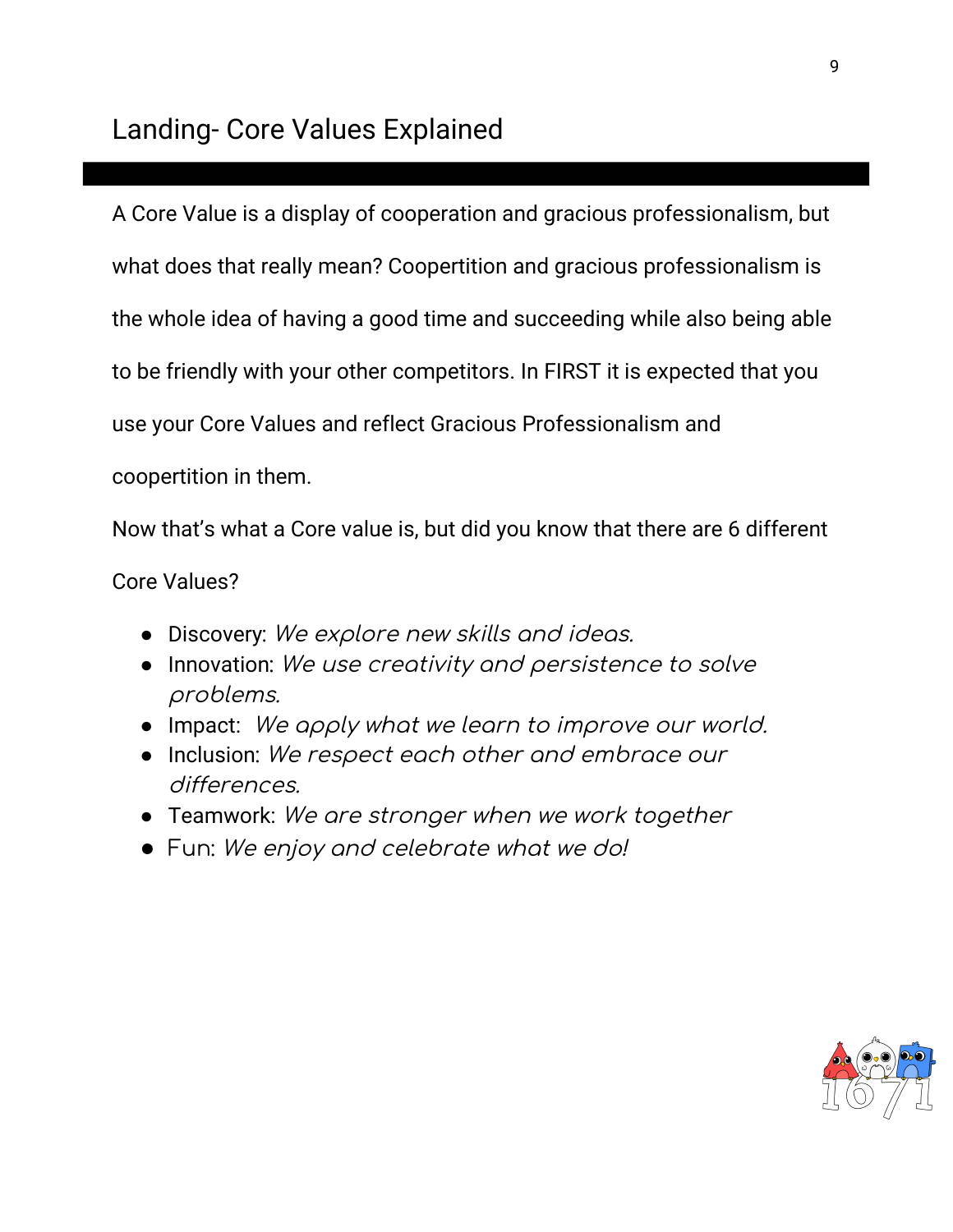

Why should we use our Core Values?

Our Core Values show signs of character and are a way to show that you are ready to work and have a good time, but Core Values aren't only for FIRST! You can use them in daily life

**Core Values in daily life.**

- ❏ By using your Core Values you can be seen as a person with good character, a hard worker, and can be seen as fun too!
- ❏ By using your Core Values it will not only improve others' view of you, but even your own view of you. It can boost your self confidence and allow you to live a more healthy life emotionally.
- ❏ With these Core Values you always have an extra tool to solve problems!



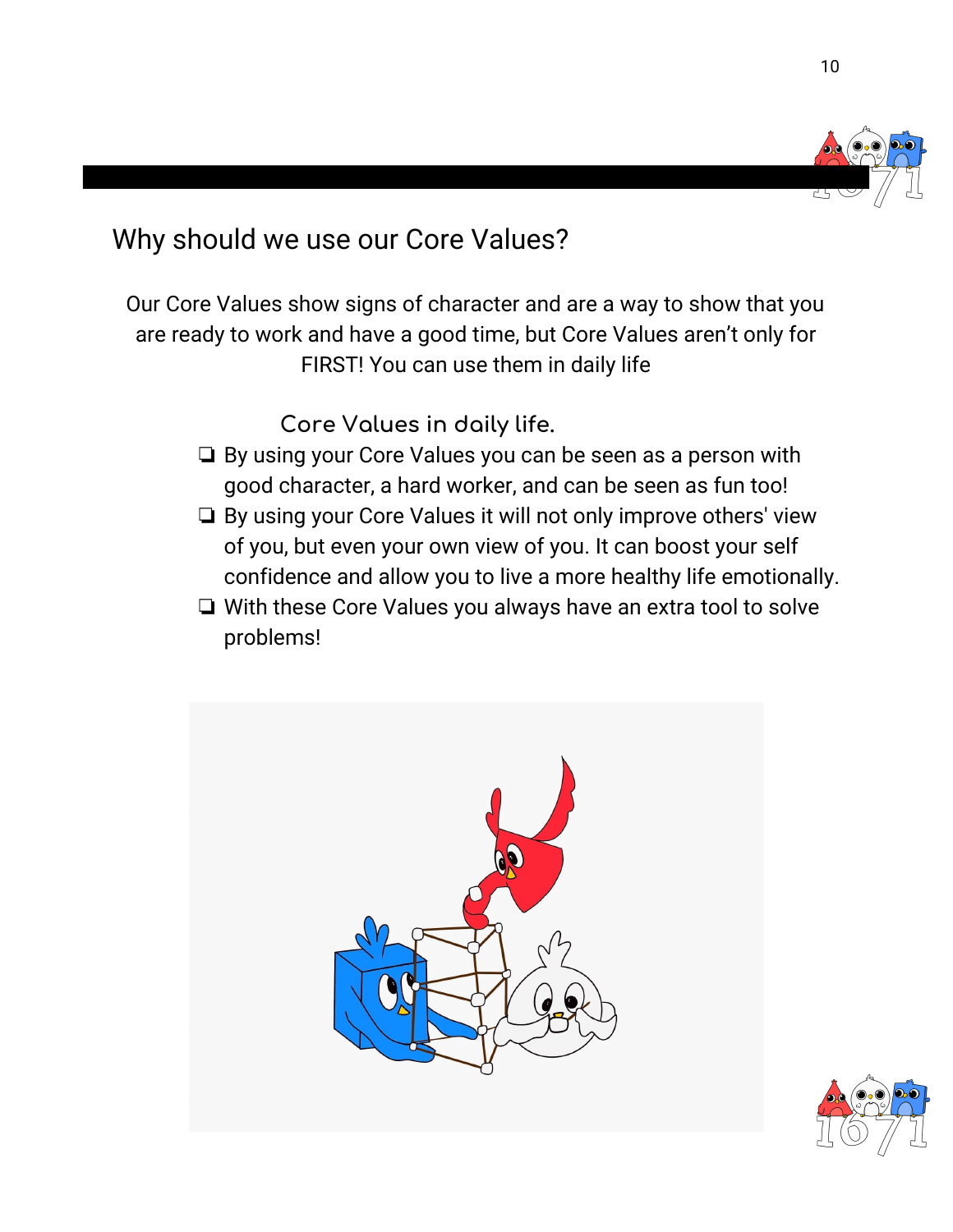Now at first the idea of judging Core Values seems a little silly, but ends up playing a crucial role in the competition.

You and your team will go into a room where you will be presented with a

challenge. These challenges are to show that you and your team can

properly work together without fighting or ignoring your other team

members. Now you won't know what the challenge is, but here are some

examples of games you can try!

❏ Human knot: It's easy, All you need is a group of people! Everyone just stand in a circle and interlock hands and try to untangle yourselves while holding hands.

❏ Marshmallow bridge: All you need is a pack of marshmallows, toothpicks, and a slightly heavy object. You and your team have to build a bridge that can support the weight of the object